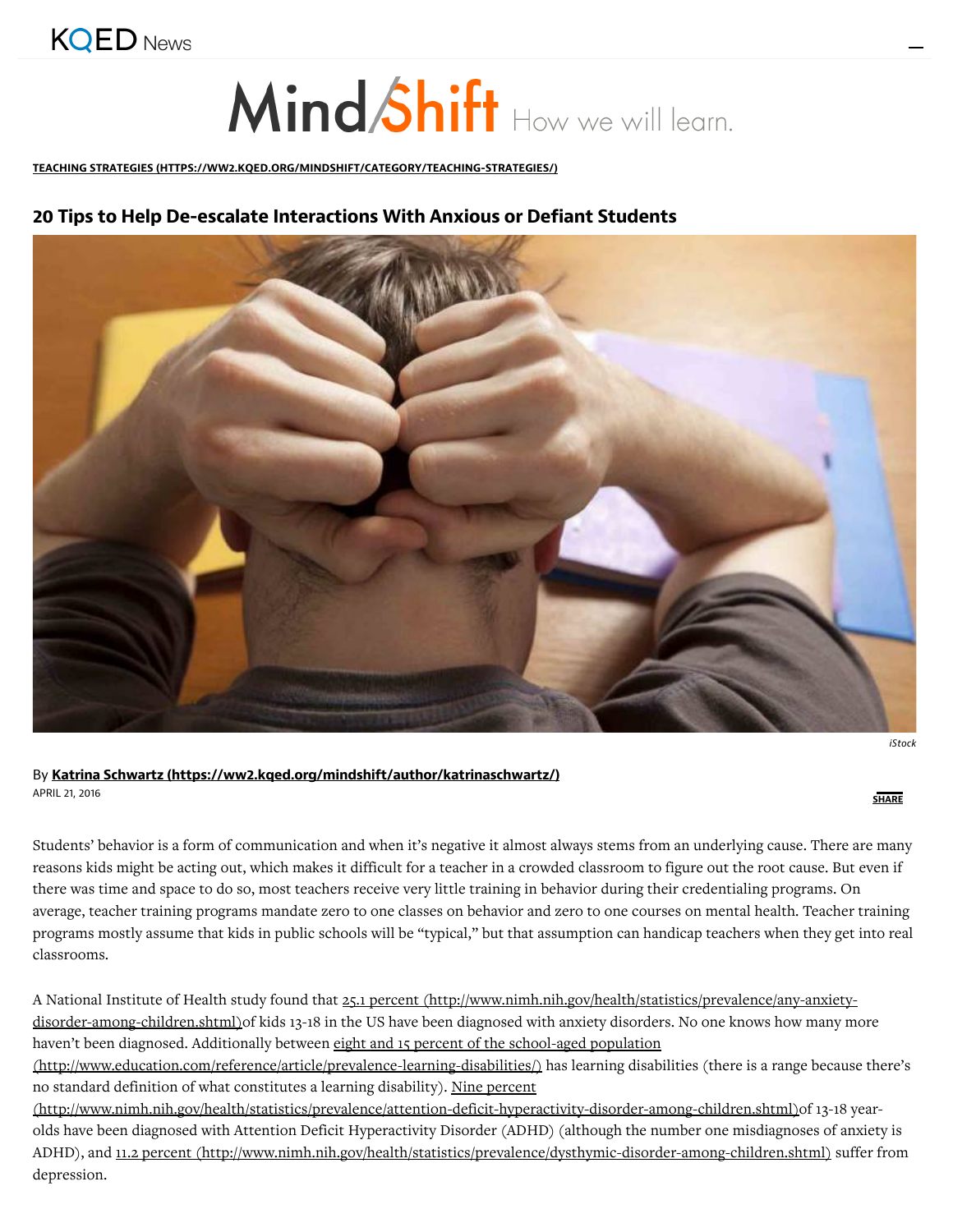# "We are 50% of every interaction with a child, so we have a lot of control over that interaction."

"So basically we have this gap in teacher education," said Jessica Minahan (http://jessicaminahan.com/), a certified behavior analyst, special educator, and co-author of The Behavior Code: A Practical Guide to Understanding and Teaching the Most Challenging Students (http://www.childmind.org/en/posts/articles/2012-5-18-breaking-behavior-code-disruptive-students). She spoke to educators gathered at a Learning and the Brain conference (http://www.learningandthebrain.com/) about strategies that work with oppositional students.

Minahan is usually called into schools to help with the most challenging behavior. She finds that often teachers are trying typical behavioral strategies for a group of kids for whom those strategies don't work. However, she says after teachers learn more about why kids are behaving badly there are some simple strategies to approach defiant behavior like avoiding work, fighting, and causing problems during transitions with more empathy.

### **ANXI&TY**

Anxiety is a huge barrier to learning and very difficult for educators to identify. "When anxiety is fueling the behavior, it's the most confusing and complicated to figure out," Minahan said. That's because a student isn't always anxious; it tends to come and go based on events in their lives, so their difficulties aren't consistent. When we are anxious our working memory tanks, making it very difficult to recall any salient information.

Researchers surveyed a group of first graders (https://www.researchgate.net/publication/15236317\_The\_significance\_of\_selfreported\_anxious\_symptoms\_in\_first-grade\_children) none of whom had any reading or math disabilities. Those who had been diagnosed with an anxiety disorder were eight times more likely to be in the lowest achieving group in reading, and two-point-five times more likely to be in the lowest quartile in math achievement by the spring.

"Anxiety is a learning disability; it inhibits your ability to learn," Minahan said. But it isn't usually recognized as a learning disability and there is almost never a plan for how to address it in the classroom. "For kids with anxiety, the 'can'ts fluctuate," Minahan said. "When they're calm they can. When they're anxious they can't. And that's very deceiving."

Anxiety isn't about ability, it's about interference, which means that traditional rewards and consequences don't often work with this group of learners.

"Rewards and consequences are super helpful to increase motivation for something I'm able to do," Minahan said. But an anxious person's brain has shut down and they aren't able in that moment to complete the task being asked of them. The best way to combat this tricky problem is to try to prevent anxiety triggers and build up students' social and emotional skills to cope with the moments when anxiety sets in.

When kids are in the throes of bad behavior they have poor self-regulation skills, often get into negative thinking cycles that they can't stop, have poor executive functioning, become inflexible thinkers and lose social skills like the ability to think about another person's perspective. That's why kids can seem so unempathetic when teachers ask, "how do you think that made Sam feel?" At that moment, the student acting out has no ability to take Sam's perspective, but a few hours later or the next day, he might be able to show the remorse educators want to see.

#### **ALL BEHAVIOR HAS A FUNCTION**

Bad behavior is often connected to seeking attention, and when kids act out, they can see the results.<sup>\*</sup> "Negative attention is way easier to get and hands down easier to understand," Minahan said. "It's much more efficient." Adults tend to be unpredictable with attention when a student is doing what she is supposed to do, but as soon as there's a dramatic, obvious tantrum, the student has the teacher's attention. And negative attention is powerful — one student can hijack a whole classroom.

A common teacher response to low-level negative attention seeking is to ignore the student. The teacher doesn't want to reward bad behavior. "I want to caution you about ignoring someone with anxiety because their anxiety goes up," Minahan said. Ignoring an already anxious student can accidentally convey the message that the teacher doesn't care about the student, and worse might escalate the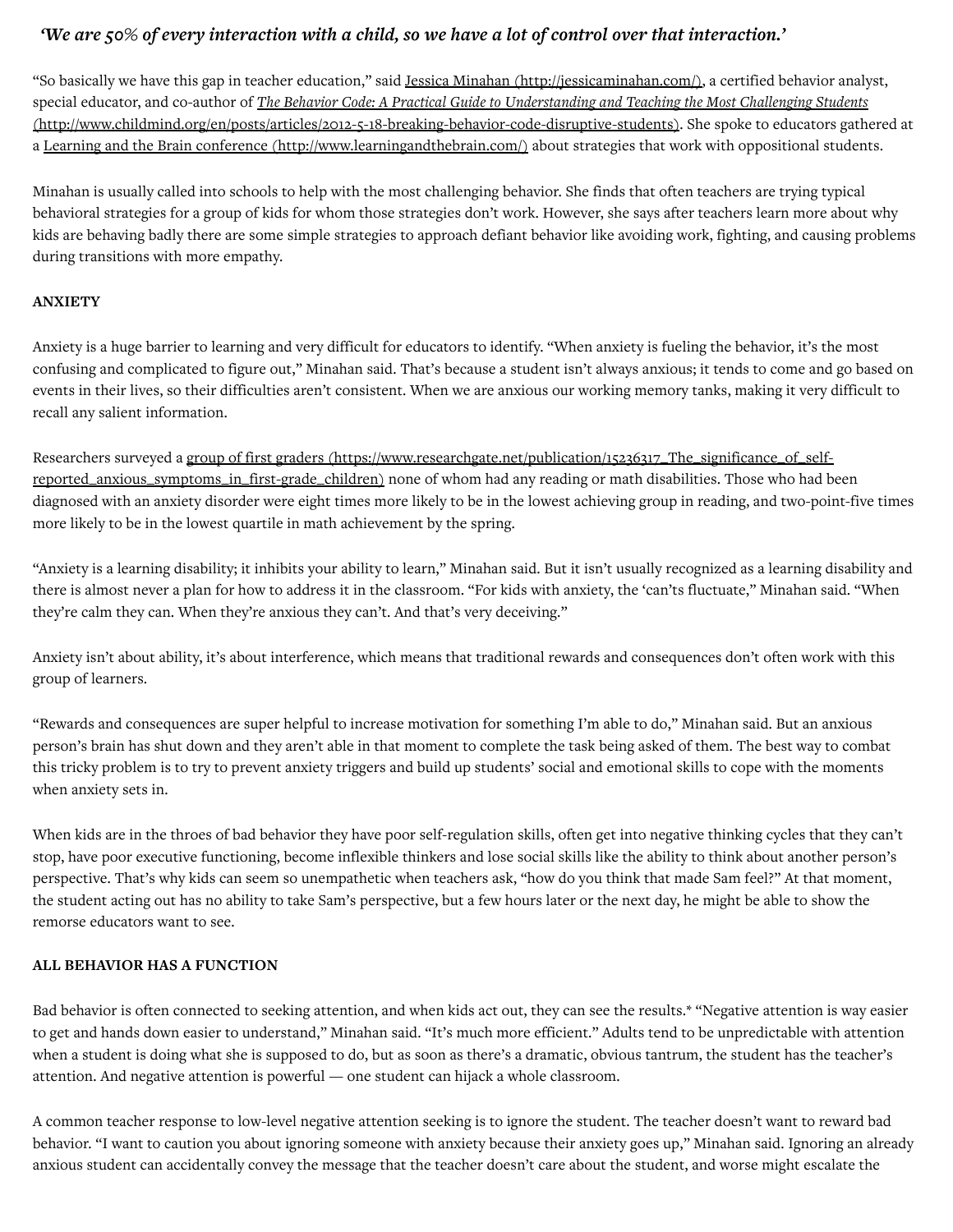situation. Perhaps a teacher can ignore a student tapping his pencil or banging on his desk, but threatening behavior can't be ignored. And the student learns exactly what level of behavior he must exhibit to get attention.



(https://itunes.apple.com/us/podcast/stories-teachers-share-mindshift/id1078765985)TIP **1:** Instead,

"what you need to do is make positive attention compete better," Minahan said. She often suggests that teachers actively engage the most difficult student at the beginning of class saying something like, "I can't wait to see what you think of this assignment. I'm going to check on you in 5 minutes." When the teacher actually comes back in five minutes, validates the student's progress, and tells her another check-in is coming in ten minutes it sets up a pattern of predictable attention for positive behavior. And while it might seem unfair to take that extra time and care with one student, it ultimately saves instruction time when a teacher doesn't have to deal with a tantrum that sends the student out of the room.

**TIP** 2: Often in an attempt to form a positive relationship with a student teachers will publicly praise positive behavior. That can backfire, especially with anxious kids who don't want any extra attention from peers. Private or non-verbal praise is often better. Minahan recommends pulling students aside at the beginning of the year to ask how teachers can best tell them they're proud. "It's a gift to your February self if you can figure out a system now, otherwise you'll get stuck on the negative attention scale," Minahan said.

**Tip** 2.1: She also recommends fact-based praise as opposed to general praise. Vague praise is easy to dismiss.

#### **ANT&C&D&NT4 TO #AD #&HAVIOR**

Many kids have predictable anxiety triggers like unstructured time, transitions, writing tasks, social demands or any unexpected change. Similarly the antecedents of negative behavior are fairly predictable: unfacilitated social interactions, interaction with an authoritative adult, being asked to wait, when demands are placed, being told no, writing, and transitions.\*\*

Tip 3: "Teach waiting now," Minahan said. "When you are anxious, despite your age, it's very hard to wait." She was asked to observe a boy who constantly disrupted class. Minahan soon noticed the boy often did his work, but if he finished early or there was downtime in the class, he would start causing trouble. When Minahan pointed this out to him he had no idea what "wait time" was. She had to spell out to him that when he finished a task he should apply a strategy, like turning over the paper and doodling appropriately on the back. After this small intervention the student's behavior was so improved that his teacher thought he'd gone on medication.

# *'You can* have really bright, able children whose anxiety is interfering so much.'

For kids with anxiety, there are a number of strategies teachers can employ. The first is not to take any student behavior personally. The student isn't trying to manipulate or torture the teacher, his behavior is reflecting something going on internally. Often a short movement break can help relieve anxiety, but not the way they are commonly given.

Minahan described a seventh grade girl who was recovering from an eating disorder. The girl was scraping her arms so badly they would bleed. After lunch, predictably, the behavior was worse, so her teachers were letting her color and draw to relieve her anxiety. Another common break is to tell a student to go get a drink of water down the hall. The coloring break wasn't working for this seventh grader and Minahan soon figured out why. "We accidentally left her alone to fester in her anxious thoughts," she said.

**Tip** 4: Leaving class doesn't give the student a break from internal negative thoughts like "I'm fat," or "I'm not smart enough," which paralyze thinking. But a break paired with a cognitive distraction does offer respite from the "all or nothing" thinking that's so common with anxious students. An older student might take a break and record herself reading a book out loud for a younger student with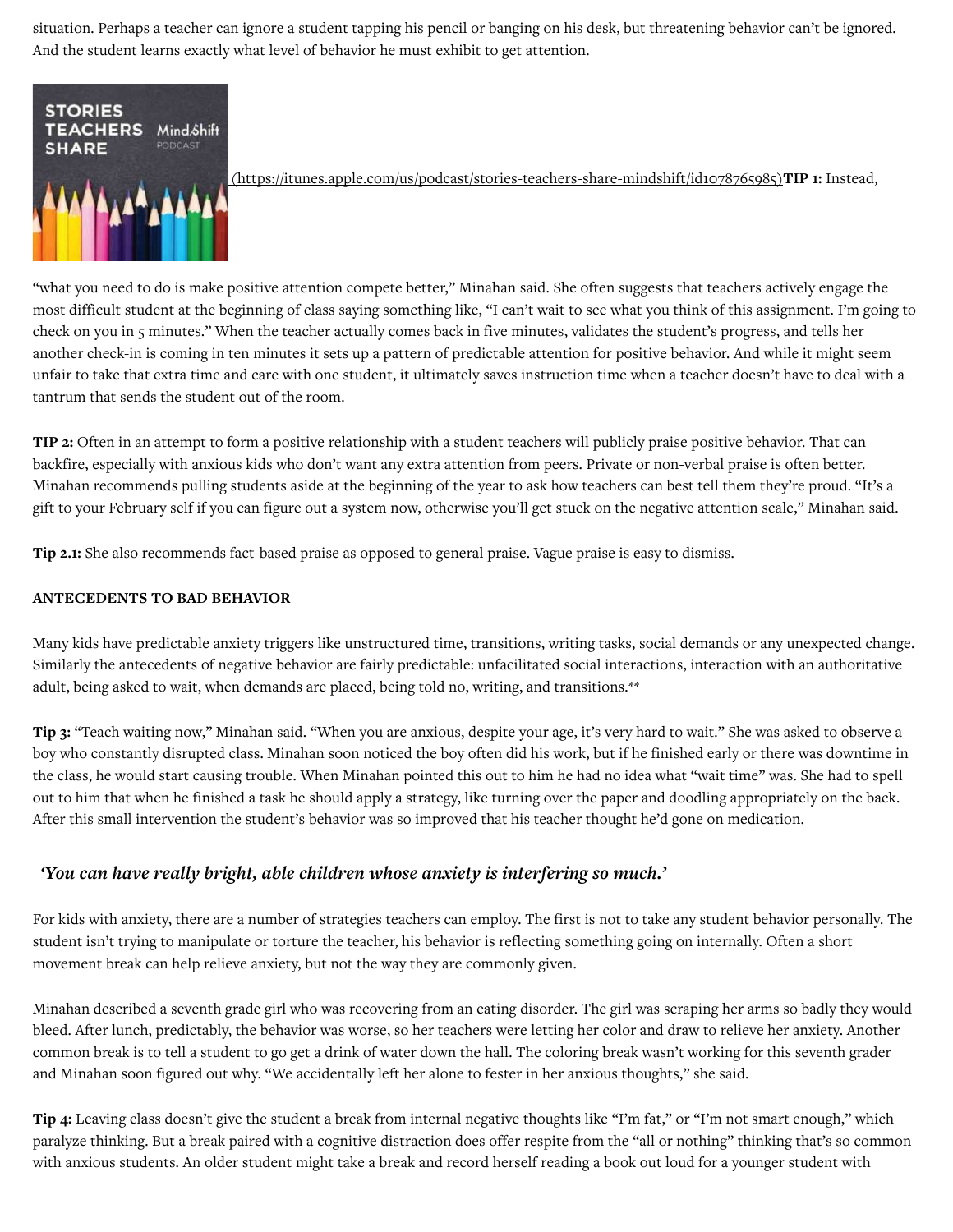dyslexia. It's impossible to read out loud and think another thought. Other distractions could include sports trivia, sudoku or crossword puzzles. Little kids might do a Where's Waldo or look through a Highlight magazine for the hidden picture.

**Tip** 5: When teachers want to wrap up a task they often use a countdown. "Silent reading time is going to be over in five minutes." But counting down doesn't support a high achieving anxious child who feels she must finish. And it takes a lot of executive function skills and cognitive flexibility to fight the urge to keep going after the time is up. So instead of counting down, a teacher might walk over to that student and say, let's find a good stopping point. She may stop a minute later than the rest of the class when she reaches the designated point, but it won't escalate into a tug-of-war.

Transitions are another common time for kids to act out. Younger students often don't want to come in from recess, for example. But when a teacher says, "Line up. Recess is over. It's time for your spelling quiz," it's no wonder the student doesn't want to go from something he loves to something he hates.

**Tip 6:** The teacher can give students an in-between step to make the transition more palatable. Go from recess, to two minutes of coloring, to the spelling quiz. The intermediary step gives that non-compliant student behavioral momentum. He's already sitting down, quiet, with pen in hand, so the jump to spelling isn't as jarring.

For middle and high school students, school is all about being social, but the only times students get to see their friends are in the two to five minute passing periods between classes. Again, the transition is from something they love to something they hate, so don't make that transition extra hard by collecting homework as they come in the door. The toughest kids are probably already not doing well in the class, and a reminder of the homework exacerbates feelings of inadequacy.

**Tip 7:** One high school geometry teacher started playing two minute YouTube videos about geometry as students came into class. It got students from the hallway into the classroom without thinking negatively and her class started to run more smoothly. She didn't have the same interruptions she used to, which made the lost two minutes seem worth it.

Tip 8: Minahan also likes some of the biofeedback tools that are now available, like the **EmWave (http://www.heartmath.com/emwave-** $technology$ . A wound up student puts a sensor on his finger and calming down becomes a game. He might start out with a picture of a</u> black and white forest, but as he calms down (and the sensor monitors his heart rate) the colors start to pop in. It can take as little as two to five minutes to completely calm a kid down when they can see the feedback so clearly.

"I like it because it's so concrete," Minahan said. A student with high functioning autism might not even know what a teacher means by "calm down," but with the biofeedback device she can see what it means.

#### **WORK AVOIDANC&**

Minahan says it's very common for students to have trouble initiating work, persisting through work and asking for help, but there are strategies to help kids build the skills to get better in these areas.

"You can have really bright, able children whose anxiety is interfering so much," Minahan said. The anxiety isn't coming from nowhere; it's coming from prior experiences of feeling frozen and stupid. In that moment the child's working memory isn't working, so teachers need to find ways to bypass it until the anxiety passes.

Tip 9: One way is to let students preview the work for the day. In the morning, an elementary school teacher might work on the first few problems with the anxious child so she knows she can do it. Then, when it's time for that work later in the day, that child receives the sheet she's already started and can go from there.

Tip 9.1: In high school, teachers can give students with trouble initiating the preview as homework. Students can start at home without any pressure and continue at school. "Fight or flight is the worst when they first see it," Minahan said, so try to bypass that moment and prevent a breakdown.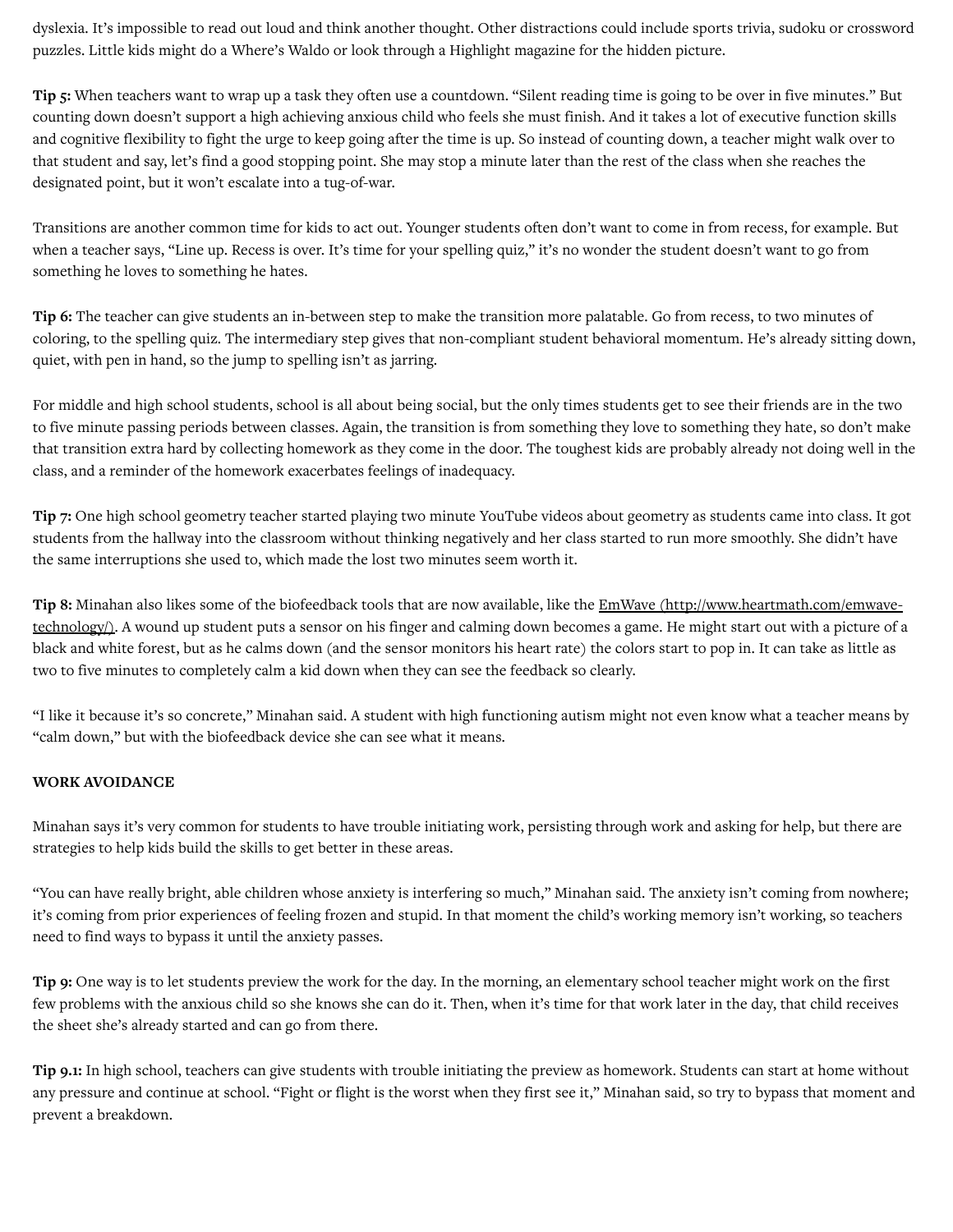**Tip** 10: At the same time, when the teacher names the strategies a student is employing, he is helping the student build a toolbox that can be used independently. Strategies might include, asking a teacher to help her start when she feels frozen, or asking to preview the homework. For perfectionist students, difficulty starting can stem from a fear of messing up. Give those students dry erase boards, where the mess ups can be easily erased. It helps when teachers treat the difficulty starting as a small problem and say something like, "Looks like you're not initiating. What strategy are you going to use?"

# 'When I shift the reinforcement to skills, I've noticed the skills go up and that's what makes the difference for *the kids who have mental health difficulties.'*

**Tip 11:** Some strategies to build persistence include skipping the hard ones and doing the ones a student knows first, working with a buddy, and double checking work on problems that have been completed.

Giving help in class is often a tricky balance, especially if a student is too embarrassed to ask vocally. Instead of acting out because she can't do the work, the student might raise her hand, pass the teacher a note or make eye contact. Then the teacher has to be careful not to give too much help. "We accidentally create dependency because we help so much," Minahan said.

That goes for academics as well as behavior. Often a teacher will notice a student becoming agitated and dysregulated and tell him to take a short walk. But ultimately the student will be better served if he can learn to monitor himself and implement strategies when he notices early signs of agitation. "Kids have to learn how to catch themselves on the way up and calm down there," Minahan said, because that's when the strategies work. But kids need to be taught how to recognize the signs.

**Tip** 12: Teach kids how to do a body check. With younger students a teacher can describe the signs of agitation as they are happening so the student starts to recognize them. With older students, ask them where in their body they feel anxious, for example, "in your belly?" "Give them the data every day," Minahan said. "This is your body on the way up." After the groundwork has been laid, a teacher can just say "body check, please" to let a student know it's time to check in with themselves and start using a strategy.

But what can you do when a kid is already exploding? Minahan says, not much because the child will have a very hard time reacting in a reasonable way once he or she is riled up.

**Tip 13:** What educators can do is anticipate those moments and rehearse self-calming strategies when the child is calm.

In one case, Minahan knew an elementary student she was working with was going to have a traumatic change in her life. The child's mom was giving her up to foster care and the date had been set. To prepare for what would undoubtedly be a moment when the student couldn't control herself, Minahan had her practice self-calming in the social worker's office, where she would probably go on the day. Twice a day for five minutes she rehearsed a self-calming routine when she was already calm so her working memory was available and she was learning the strategies.



(https://itunes.apple.com/us/podcast/stories-teachers-share-mindshift/id1078765985)When the day came

and the child did freak out, Minahan quickly got her into the office with very little touching or verbal interaction which might further set her off. Once there, the girl got into her routine, and started singing to herself as a cognitive distraction. "The rehearsal allowed for automaticity and did not require cognition or working memory in that moment," Minahan said.

**Tip 14:** Rehearse replies to confrontations. Minahan worked with a high school student who constantly got in fights. If he felt disrespected he'd start swinging. Together they rehearsed over and over him saying, "I don't have time for this," and walking away. During the rehearsals, Minahan gave him something to hold in his hands as he said this. And soon, he stopped getting in fights. It gave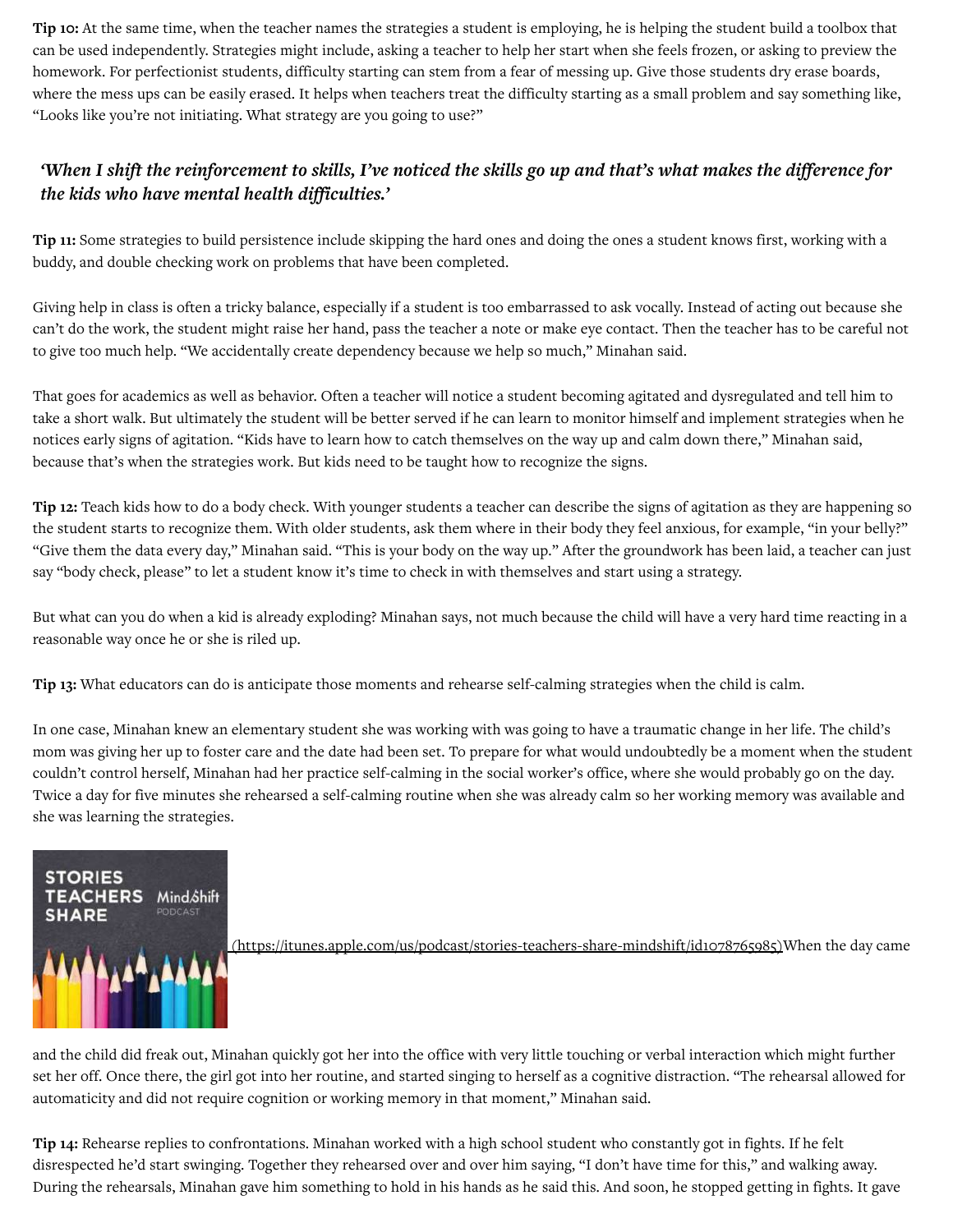him the moment he needed to make a decision not to use his fists and a go-to automatic reply.

**Tip 15:** Use data to disprove negative thinking. Writing is a common barrier for kids with anxiety, Minahan said. But one way to begin getting students past this hurdle is to ask them how hard a task will be before they start and again after they've completed it. Almost always the perception of the task is worse than the actual task. With several weeks of data you can show students the pattern in their responses.

Minahan worked with a girl who hated writing so much that she was skipping school twice a week. She would often say that writing was torture to her. Minahan broke writing down into component parts with corresponding strategies for getting started on each part. When the student worked on a writing task Minahan would ask her how many strategies she employed. Often the girl didn't use that many strategies, which didn't fit with her own conception of herself. "We reframed her whole thinking and she felt more empowered to solve her problems," Minahan said.

# **INTERACTION STRATEGIES**

In any interaction with students teachers can only control their own behavior, but that's actually a lot of power. "We are 50% of every interaction with a child," Minahan said. "We have a lot of control over that interaction."

Tip 16: If a teacher gets off on the wrong foot with a student early in the year, try randomly being kind to the child, rather than only giving positive attention based on his or her behavior. This kind of noncontingent reinforcement helps the child to see the teacher likes him for who he is, not because he does math well or reads perfectly, Minahan said.

**Tip** 17: In areas where the difficult student is competent, give her a leadership role. Maybe let her take a younger child to the nurse or start an activity club. This helps change the child's perception of herself and also her relationship to the teacher.

**Tip 18:** When demanding something of a student, don't ask yes or no questions and teach kids not to ask yes or no questions. In that scenario, someone has a 50 percent chance of being disappointed with the answer. By changing the question, the teacher opens the door for the answer to be diffusing, rather than an escalation of defiance. For example, if a student asks, "Can I work with Jack?" The teacher can reframe the question: "Oh, did you want to know when you could work with Jack? You can ask: When can I work with Jack." The student might not like the answer, but it likely won't produce the same explosive reaction as getting an outright "no."

Tip 19: Give kids time and space. If a student is prone to arguing, eye contact and physical proximity can escalate potential protests.\*\*\* For example, if a kid is humming in an annoying way, a typical teacher move might be to make eye contact with the child and shake your head to get him to stop. But in this situation eye-contact is non-verbally asking the child for a response, which he may be incapable of giving at that moment. Instead, calmly walk over and put a note on his desk that says, "please stop humming." Then run away and do not make eye contact with that student for a few minutes.

"The initial reaction is not pleasant and you have to wait for them to de-escalate before they can comply," Minahan said. Sometimes the mere presence of the teacher prevents that de-escalation.

Tip 20: Reward practice or strategy use, not performance. "When I shift the reinforcement to skills, I've noticed the skills go up and that's what makes the difference for the kids who have mental health difficulties," Minahan said. Ultimately, educators are teaching kids the skills and strategies that they can then use throughout their life when they're anxious, so rewarding practice makes sense.

The more teachers can empathize with students, teaching skill building and focus on preventing challenging behavior, the smoother the classroom will run. Often that means learning about the student in order to identify triggers and design new ways of interacting with even the most challenging students.

*\*An earlier version of this post overstated the connection between bad behavior and seeking attention.* 

*\*\*An* earlier version of this sentence highlighted only one type of negative behavior — fighting.

\*\*\* This section was updated to include the situations under which eye contact could make a situation worse for a student. We regret these errors.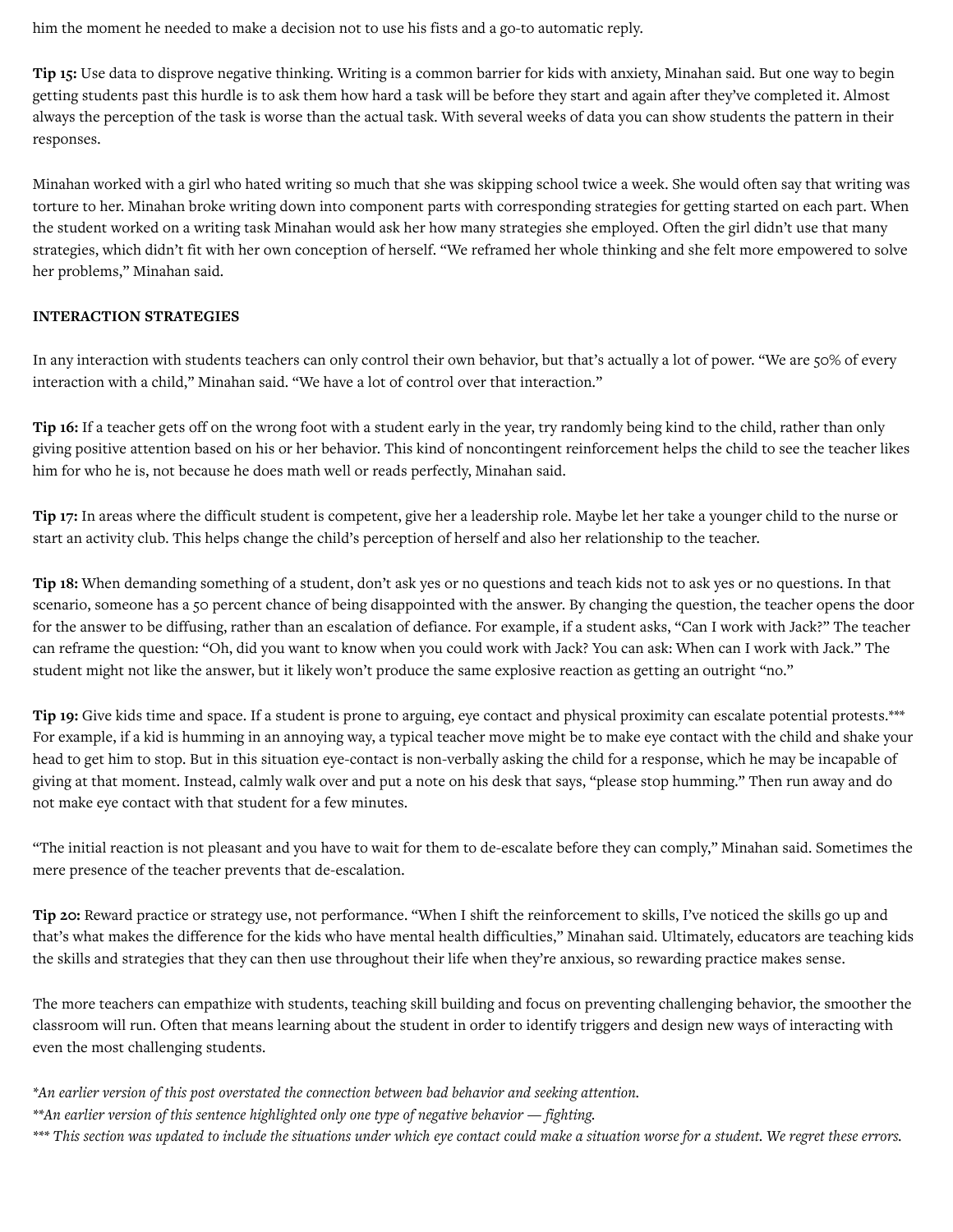

# Subscribe in iTunes (https://itunes.apple.com/us/podcast/id1078765985)

Don't miss an episode of Stories Teachers Share.

Also available via RSS (https://ww2.kged.org/mindshift/category/stories-teachers-share/feed/).

EXPLORE: <u>TEACHING STRATEGIES (HTTPS://WW2.KQED.ORG/MINDSHIFT/CATEGORY/TEACHING-STRATEGIES/), ANXIETY</u><br>(<u>HTTPS://WW2.KQED.ORG/MINDSHIFT/TAG/ANXIETY/)</u>, <u>LEARNING DISABILITIES (HTTPS://WW2.KQED.ORG/MINDSHIFT/TAG/LEARNING-DI</u> HEALTH. BEHAVIOR (HTTPS://WW2.KQED.ORG/MINDSHIFT/TAG/MENTAL-HEALTH-BEHAVIOR/)

(https://ww2.kqed.org/mindshift/2016/04/21/20-tips-tohelp-de-escalate-interactions-with-anxious-or-defiantstudents/?share=facebook&nb=1)

(https://ww2.kged.org/mindshift/2016/04/21/20-tips-tohelp-de-escalate-interactions-with-anxious-or-defiantstudents/?share=twitter&nb=1)

(https://ww2.kqed.org/mindshift/2016/04/21/20-tips-tohelp-de-escalate-interactions-with-anxious-or-defiantstudents/?share=linkedin&nb=1)

(https://ww2.kqed.org/mindshift/2016/04/21/20-tips-tohelp-de-escalate-interactions-with-anxious-or-defiantstudents/?share=pinterest&nb=1)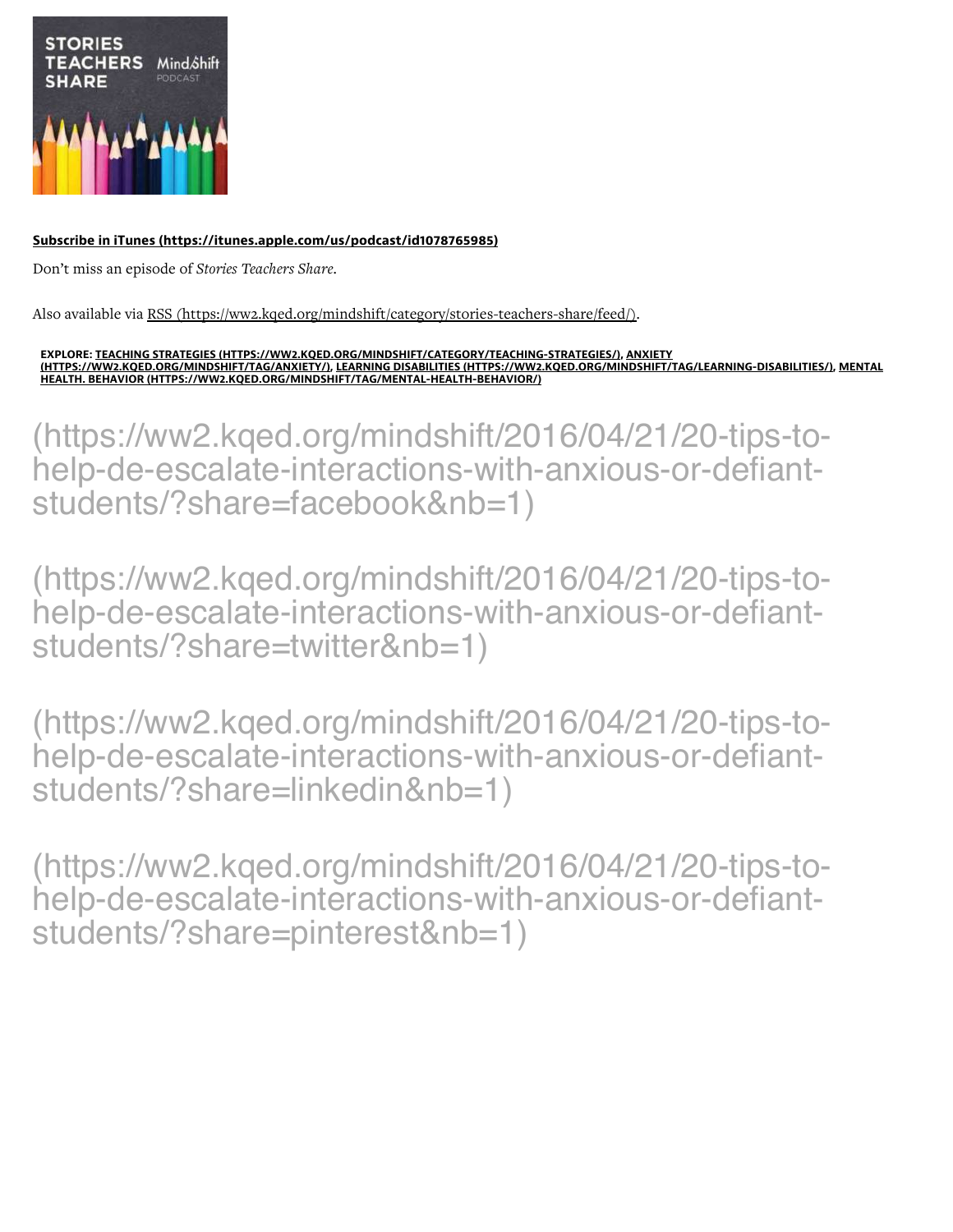(https://ww2.kqed.org/mindshift/2016/04/21/20-tips-tohelp-de-escalate-interactions-with-anxious-or-defiantstudents/?share=google-plus-1&nb=1)

# (https://ww2.kqed.org/mindshift/2016/04/21/20-tips-tohelp-de-escalate-interactions-with-anxious-or-defiantstudents/?share=email&nb=1)

23 Comments (https://ww2.kqed.org/mindshift/2016/04/21/20-tips-to-help-de-escalate-interactions-with-anxious-ordefiant-students/#disqus\_thread)

Related



**How Trauma-Informed Teaching Builds A Sense of Safety And** Care

(http://ww2.kqed.org/mind**Mint/sets**/09/12/whytrauma-informed-teaching building sense-ofsafety-and-care/)



**Why Teaching Mind**fulness Benefits Students' Learning

**How Harnessing the Positive Side of Stress Can Change Student** 

harnessing-the-positive-sideroductionsylan-dofor-students/)

**Stop Putting Things** 

Off: 5 Tips For Focus

and Productivity



**Alternative to School Suspension Explored Through Restorative** 



**20 Strategies for Moti**vating Reluctant Learners

(http://ww2.kqed.org/mind**shifti/20**15/12/06/stop-(https://ww2.kqed.org/mindshif (https://ww2.kqed.org/mindshaftjug-in/indi/hoss-benefhitsps/pdouzkqed.org/mindphiftijug-in/ingshaftgetips-fo(htopu/svandkqed.org/mindshift/zpas/for-maltionianiy-reluct to-school-suspension-explored-with-restorativejustice/)

> Powered by (https://contextly.com)

#### **AUTHOR**



# **KATRINA SCHWARTZ**

Katrina Schwartz is a journalist based in San Francisco. She's worked at KPCC public radio in LA and has reported on air and online for KQED since 2010. She's a staff writer for KQED's education blog MindShift.

**VIEW ALL POSTS BY THIS AUTHOR** 

**PONSORED BY**